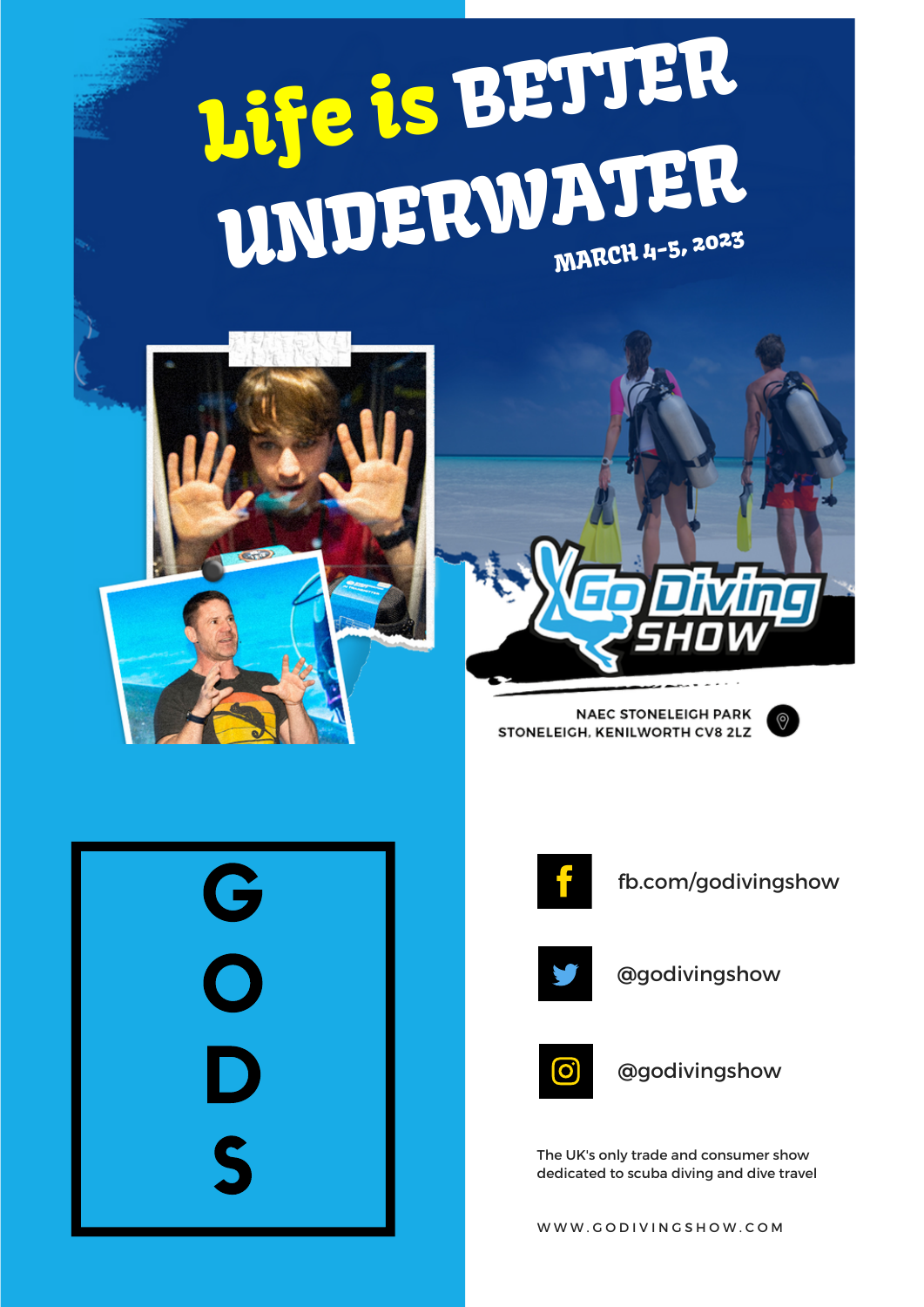#### G O D S **SHOW** PROFILE

The Go Diving Show is the only UK consumer and trade event dedicated to scuba diving and dive travel. Launched back in 2019, GODS looks to serve the established diving market within the UK while inspiring new students and non-divers into our beautiful underwater world.

In a recent move to the NAEC Stoneleigh Park, the Go Diving Show offers a range of interactive and inclusive activities to keep the whole family entertained for the entire day. Throughout the weekend, the show will host several high-profile speakers, from TV personalities like Steve Backshall, Ross Kemp, Andy Torbet and Monty Halls, to diving celebs like Cristina Zenato, Liz Parkinson and Patrick Widmann, along with some of the homegrown talent, all ready and willing to help YOU become a better diver.



### VISITOR STATISTICS

This chart is the total of annual visitors each show year including trade and consumer visitors. The visitors are mainly from the United Kingdom.

Challenging times aside, there is still a healthy appetite from the general public to attend in-person events

#### **INTERESTS**

#### WHAT BEST DESCRIBES YOUR **DIVING**

Qualified Diver (non-professional) 62.51% Professional Diver Looking To Learn/Refresh 22.13% 15.36%

| <b>Dive Gear</b>   | 84% |  |
|--------------------|-----|--|
| <b>UW-Photo</b>    | 78% |  |
| <b>Dive Travel</b> | 73% |  |
| <b>UK Diving</b>   | 48% |  |
| <b>Tech Diving</b> | 37% |  |
|                    |     |  |
|                    |     |  |

### VISITOR SHOW SPEND

Average Spend Purchased Equipment 59.92% Purchased Dive Travel £732.00 37.16%

Results from 1,381 respondents to post show visitor survey

 $\mathbf{B}$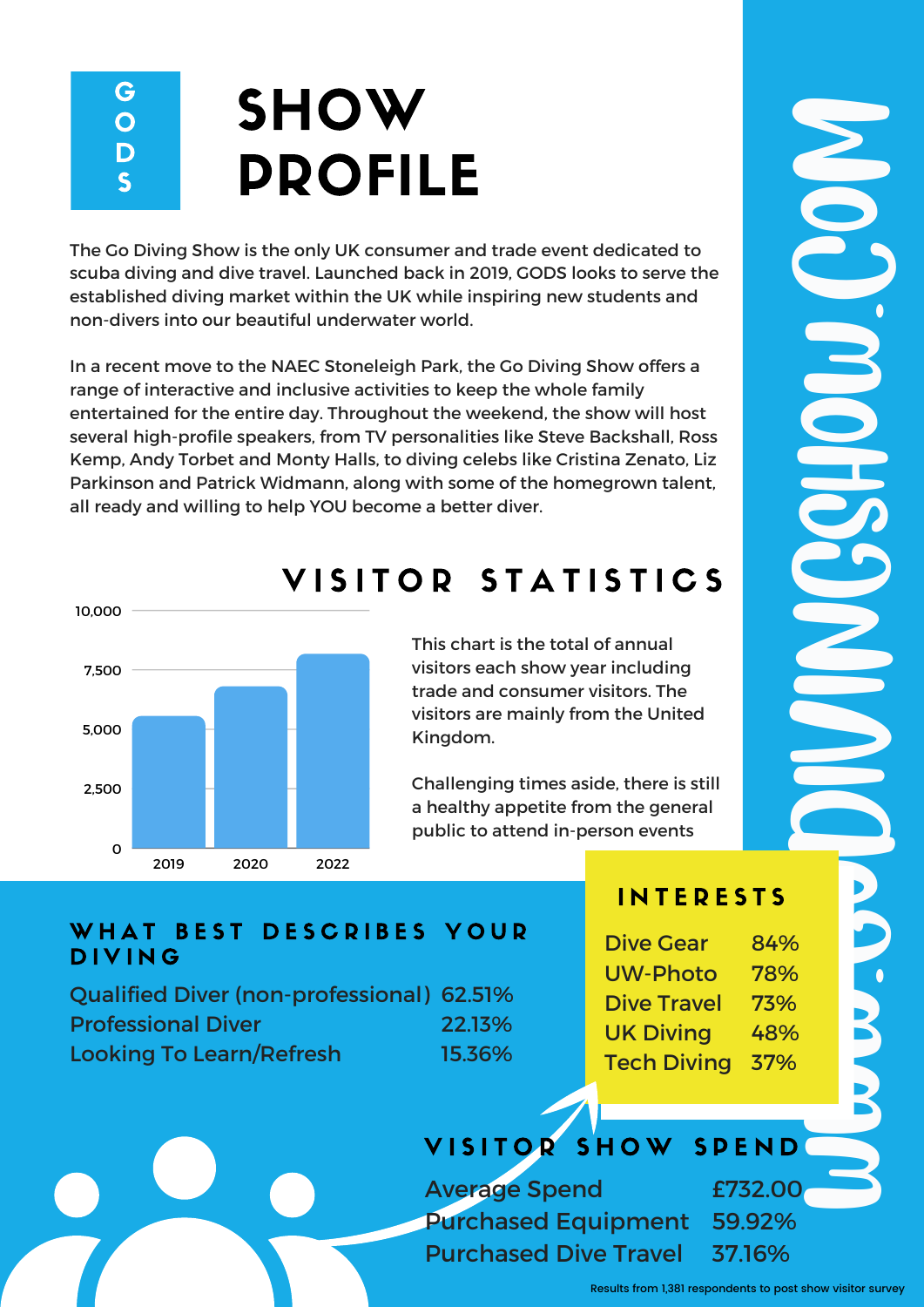G O D S

# 2023 SHOW **CHANGES**

We will be making several key changes in 2023 to develop the show into a show that will drive more visitors to the venue and reduce costs for our exhibitors. These changes will include;

**Trade Day** - While an important part of the event, the trade event will no longer be held on Friday afternoon. Instead, the show will open Saturday and Sunday from 8-10 am to trade visitors to conduct business. Consumer visitors will be allowed into the exhibition from 10 am.

**Stage Changes** - We will now change the theme of our smaller stages each day. We will also include a dedicated British Isles stage.

**Rate Changes** - We are changing the way we charge for ground space, so there is more flexibility for those looking to purchase larger stands.

**British Isles Grant** - In the visitor survey, the lack of UK diving was a major comment. We plan to address this by offering forty grants to diving companies around the British Isles to exhibit at the show for a minimal investment.

The following businesses are eligible to apply for the grant: Liveaboards, Charter Boats and Dive Centres owned and operated within the British Isles.

There is a £500.00 deposit due on application, and meeting the below criteria will trigger a £350.00 credit back to your source of payment at the end of the event.

- 1. Exhibitors must attend the show on Saturday and not leave before the show closes Sunday.
- 2. Stands to be appropriately dressed with full-colour graphics and information for visitors.
- Selling any physical products is prohibited from these stands 3. no selling of equipment or merchandise.

The £150.00 balance covers third party cost of the shell scheme, no selling of equipment or merchandise.<br>The £150.00 balance covers third party cost of the shell scheme,<br>carpet and lights to the stand. Each stand will be a 3m x 2m in size.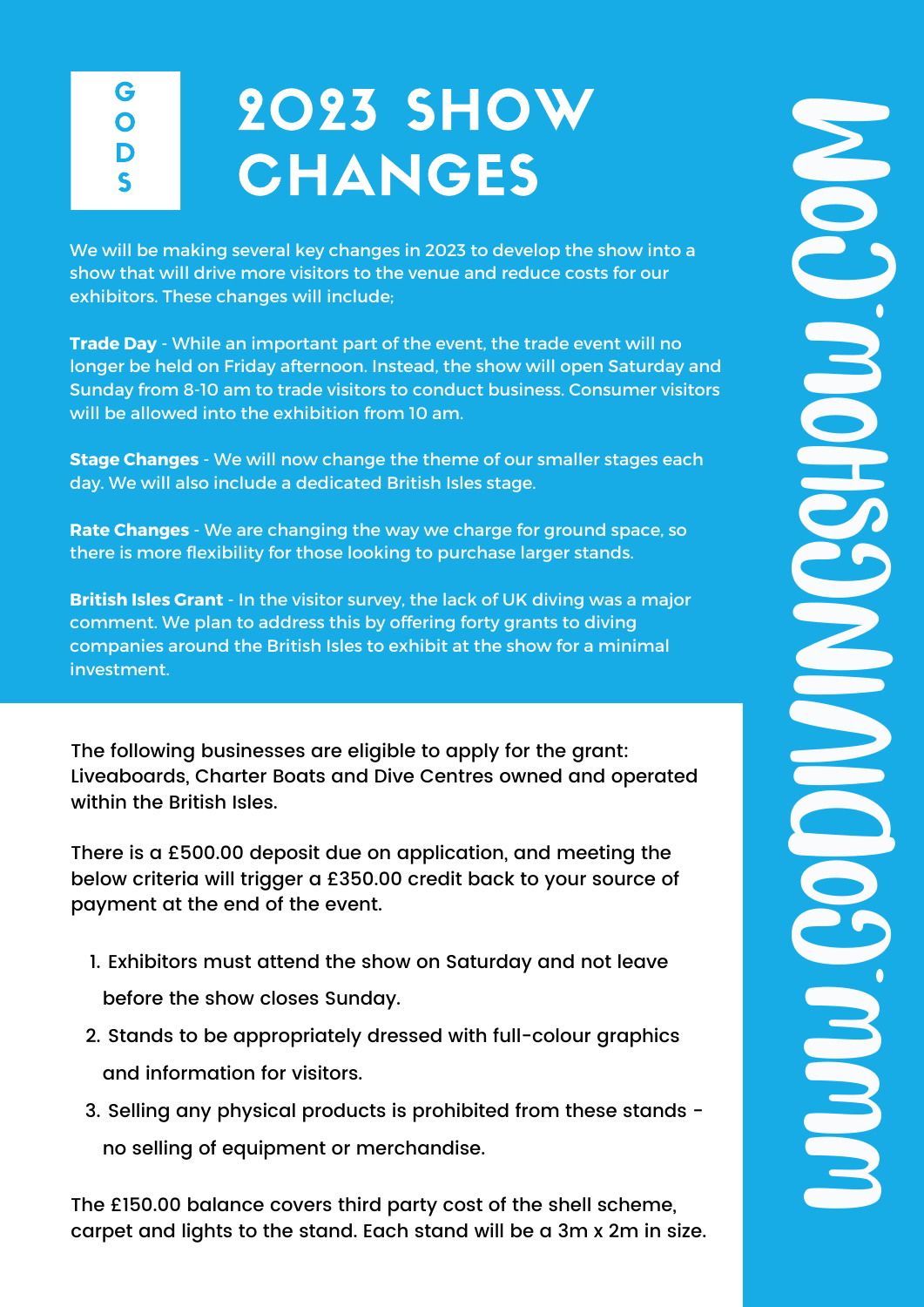G O D S

# SPONSORSHIP

Standing out from the crowd can be tough, especially within a niche marketplace. We have created several tailored solutions to help increase your brand visibility at the next Go Diving Show.

### SHOW PARTNER - £500

Logo listed on www.godivingshow.com homepage as an official show partner.

### PUB SPONSOR - £2500

Logo listed on www.godivingshow.com homepage as an official show partner | Large floor sticker in the pub area | Full-colour graphic in the pub area.

### POOL SPONSOR - £5000

Logo listed on www.godivingshow.com homepage as an official show partner | Full-colour graphics around the pool area

### MAIN SPONSOR - £10000

Logo listed on www.godivingshow.com homepage as an official show main sponsor | Lightbox graphics on the main stage | Logo included in all pre and post-show communications in Scuba Diver magazine.

## SHOW EXTRAS

#### MEETING ROOMS - £POA

Looking for a dedicated private meeting space? We have several rooms that can be used to accommodate your needs.

#### DIRECTIONAL SIGNAGE - £POA

Direct visitors to your stand with floor stickers and directional signage from THE ENTREMIND OF THE ENTREMIN OF THE ENTREMIN<br>Direct visitors to your stand with floor stickers and directional signage from<br>the entrance and stages. Limited availability.